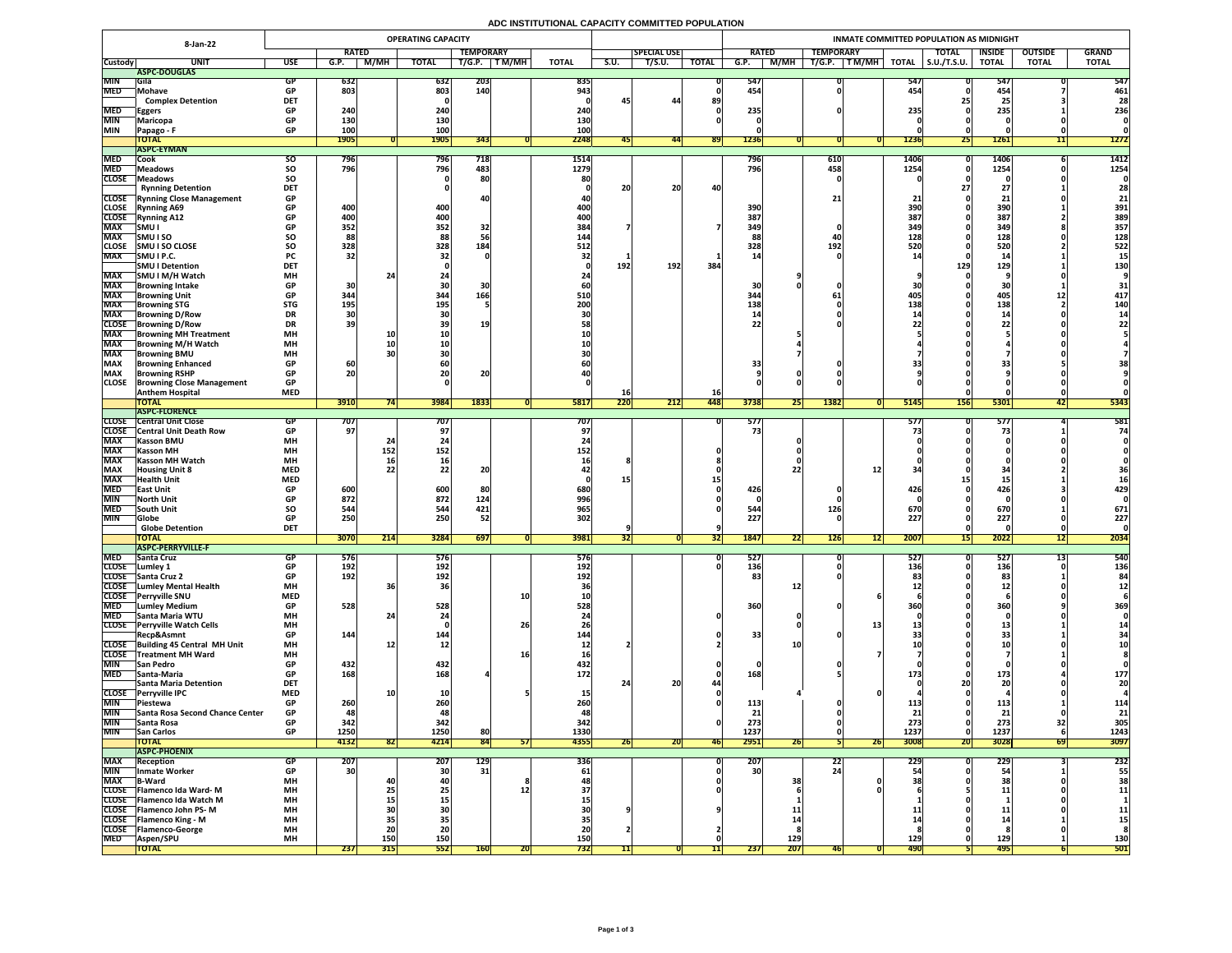## **ADC INSTITUTIONAL CAPACITY COMMITTED POPULATION**

|                          | <b>OPERATING CAPACITY</b><br><b>8-Jan-22</b>                |                           |                    |             |                         |                  |            |              |             |                    |                 | INMATE COMMITTED POPULATION AS MIDNIGHT |                  |                 |              |                     |               |                  |              |  |  |  |
|--------------------------|-------------------------------------------------------------|---------------------------|--------------------|-------------|-------------------------|------------------|------------|--------------|-------------|--------------------|-----------------|-----------------------------------------|------------------|-----------------|--------------|---------------------|---------------|------------------|--------------|--|--|--|
|                          |                                                             |                           | <b>RATED</b>       |             |                         | <b>TEMPORARY</b> |            |              |             | <b>SPECIAL USE</b> |                 | <b>RATED</b>                            | <b>TEMPORARY</b> |                 |              | <b>TOTAL</b>        | <b>INSIDE</b> | <b>OUTSIDE</b>   | <b>GRAND</b> |  |  |  |
| <b>Custody</b>           | <b>UNIT</b>                                                 | <b>USE</b>                | G.P.               | M/MH        | <b>TOTAL</b>            | T/G.P.           | T M/MH     | <b>TOTAL</b> | S.U.        | T/S.U.             | <b>TOTAL</b>    | M/MH<br>G.P.                            | T/G.P.           | $T$ M/MH        | <b>TOTAL</b> | $\vert$ S.U./T.S.U. | <b>TOTAL</b>  | <b>TOTAL</b>     | <b>TOTAL</b> |  |  |  |
| <b>CLOSE Morey</b>       | <b>ASPC-LEWIS</b>                                           | GP/PC                     | <b>800</b>         |             | 800                     |                  |            | 800          | 16          |                    | 16              | 462                                     |                  |                 | 46Z          |                     | 46Z           |                  | 463          |  |  |  |
|                          | <b>Morey Detention</b>                                      | <b>DET</b>                |                    |             |                         |                  |            |              | 80          |                    | 80              |                                         |                  |                 |              |                     |               |                  | 78           |  |  |  |
| CLOSE Rast               |                                                             | <b>PC</b>                 | 404                |             | 404                     |                  |            | 404          |             |                    |                 | 376                                     |                  |                 | 376          |                     | 376           |                  | 380          |  |  |  |
| CLOSE Rast II            |                                                             | <b>PC</b>                 |                    |             |                         |                  |            |              |             |                    |                 |                                         |                  |                 |              |                     |               |                  |              |  |  |  |
| <b>CLOSE</b>             | <b>RAST III</b>                                             | <b>PC</b>                 |                    |             |                         |                  |            |              |             |                    |                 |                                         |                  |                 |              |                     |               |                  | 50           |  |  |  |
| <b>MAX</b>               | <b>Rast PC</b><br><b>CLOSE</b> Rast Close Mgt.              | <b>PC</b>                 | 320                |             | 320                     |                  |            | 320          |             |                    |                 | 282                                     |                  |                 | 282          |                     | 282           |                  | 291          |  |  |  |
|                          | Lewis Medical                                               | <b>MED</b>                |                    |             |                         |                  |            |              |             |                    | <b>17</b>       |                                         |                  |                 |              |                     |               |                  |              |  |  |  |
| <b>MED</b>               | Stiner                                                      | <b>GP</b>                 | 378                |             | 378                     | 197              |            | 575          |             |                    |                 | 378                                     | ZD.              |                 | 404          |                     | 404           |                  | 409          |  |  |  |
| <b>MED</b>               | Stiner II                                                   | <b>GP</b>                 | 400                |             | 400                     | 208              |            | 608          |             |                    |                 | 400                                     | 121              |                 | 521          |                     | 521           |                  | 531          |  |  |  |
|                          | <b>Stiner Detention</b>                                     | <b>DET</b>                |                    |             |                         |                  |            |              | 70          |                    | 70              |                                         |                  |                 |              |                     | 61,           |                  | 63           |  |  |  |
| <b>MIN</b>               | <b>Bachman PC</b>                                           | <b>PC</b><br>GD.          | 300<br><b>2001</b> |             | 300<br>300 <sub>l</sub> | 76               |            | 376          |             |                    |                 | 277                                     |                  |                 | 277<br>2061  |                     | 277<br>206    |                  | 278          |  |  |  |
| <b>MED</b>               | MED Bachman GP<br><b>Stiner Transitory</b>                  | <b>UL</b><br><b>TRANS</b> | $ $ JUU<br>22      |             | <b>POC</b><br>22        | <b>11</b>        |            | 376          |             |                    |                 | 296                                     |                  |                 | <b>ZJO</b>   |                     | LJU           |                  | 296          |  |  |  |
|                          | <b>Bachman Detention</b>                                    | <b>DET</b>                |                    |             |                         |                  |            |              | 8C          |                    | 80              |                                         |                  |                 |              |                     |               |                  |              |  |  |  |
|                          | <b>CLOSE</b> Buckley PC                                     |                           | 750                |             | 750                     |                  |            | 750          | 16          |                    |                 | 615                                     |                  |                 | 615          |                     | 615           |                  | 621          |  |  |  |
|                          | <b>CLOSE</b> Buckley PC II                                  |                           |                    |             | 50                      |                  |            |              |             |                    |                 |                                         |                  |                 |              |                     |               |                  | 36           |  |  |  |
| <b>MED</b>               | <b>Barchey PC I</b>                                         |                           | 370                |             | 370                     | 150              |            | 520          |             |                    |                 | 370                                     |                  |                 |              |                     | 404           |                  | 406          |  |  |  |
| <b>MED</b>               | <b>Barchey PC II</b>                                        |                           | 370                |             | 370                     | 120              |            | 490          |             |                    |                 | 350                                     |                  |                 | 350          |                     | 350           |                  | 351          |  |  |  |
| <b>MED</b><br><b>MED</b> | <b>Barchey PC III</b><br><b>Barchey PC Watch Cells</b>      | <b>MH</b>                 |                    |             |                         |                  | 20         |              |             |                    |                 |                                         |                  |                 |              |                     |               |                  | 23           |  |  |  |
|                          | CLOSE Sunrise Male Minors                                   | <b>GP</b>                 | 75                 |             |                         |                  |            |              |             |                    |                 |                                         |                  |                 |              |                     | & &           |                  |              |  |  |  |
|                          | <b>CLOSE</b> Sunrise Femal Minors                           | <b>GP</b>                 |                    |             |                         |                  |            |              |             |                    |                 |                                         |                  |                 |              |                     |               |                  |              |  |  |  |
|                          | CLOSE Sunrise Minors CDU/Watch                              |                           |                    |             |                         |                  |            |              |             |                    |                 |                                         |                  |                 |              |                     |               |                  |              |  |  |  |
| <b>MIN</b>               | <b>TEagle Point Second Chance Center</b>                    | <b>GP</b>                 | 300                |             | 300                     |                  |            | 300          |             |                    |                 | 204                                     |                  |                 | 204          |                     | 204           |                  | 205          |  |  |  |
|                          | <b>TOTAL</b>                                                |                           | 5104               |             | 5104                    | 850              | ZUI        | <b>5974</b>  | 279         |                    | 279             | 4148                                    | <b>181</b>       | 12              | 4341         | 218                 | 4559          | 481              | 4607         |  |  |  |
| MIN                      | <b>ASPC-SAFFORD</b><br><b>Fort Grant</b>                    | GP                        | 588                |             | 588                     | <b>160</b>       |            | 7481         |             |                    |                 | 335                                     |                  |                 | <b>3351</b>  |                     | 335           |                  | 335          |  |  |  |
|                          | <b>Miles Detention</b>                                      | <b>DET</b>                |                    |             |                         |                  |            |              |             | 24                 | 49              |                                         |                  |                 |              |                     |               |                  |              |  |  |  |
| <b>MIN</b>               | <b>Graham</b>                                               | <b>GP</b>                 | 615                |             | 615                     |                  |            | 711          |             |                    |                 | 245                                     |                  |                 | 245          |                     | 245           |                  | 245          |  |  |  |
| <b>MED</b>               | <b>Tonto</b>                                                | <b>PC</b>                 | 250                |             | 250                     | 160              |            | 410          |             |                    |                 | 250                                     |                  |                 | 253          |                     | 253           |                  | 254          |  |  |  |
|                          | <b>Tonto Detention</b>                                      | <b>DET</b>                |                    |             |                         |                  |            |              |             |                    |                 |                                         |                  |                 |              |                     |               |                  |              |  |  |  |
|                          | <b>TOTAL</b><br><b>ASPC-TUCSON</b>                          |                           | 1453               |             | 1453                    | 416              |            | 1869         |             | 24                 |                 | 830                                     |                  |                 | 8331         |                     | 846           |                  | 849          |  |  |  |
| <b>CLOSE</b>             | <b>Cimarron</b>                                             | GP.                       | 648                |             | 648                     |                  |            | 648          |             |                    |                 | 588                                     |                  |                 | <b>588</b>   |                     | 588           |                  | 593          |  |  |  |
|                          | <b>Cimarron Detention</b>                                   | <b>DET</b>                |                    |             |                         |                  |            |              |             | 48 <sub>1</sub>    | 96              |                                         |                  |                 |              | 881                 | 88            |                  | 88           |  |  |  |
|                          | <b>CLOSE</b> Rincon MH Watch                                | <b>MH</b>                 |                    |             | 79                      |                  |            | 85           |             |                    |                 |                                         | 31               |                 |              |                     |               |                  |              |  |  |  |
|                          | <b>CLOSE</b> Rincon Medical                                 | <b>MED</b>                |                    |             |                         |                  |            |              |             |                    |                 |                                         |                  |                 |              |                     |               |                  |              |  |  |  |
|                          | CLOSE Rincon S.N.U.                                         | <b>MED</b>                |                    |             | 16                      |                  |            |              |             |                    |                 |                                         |                  |                 |              |                     |               |                  |              |  |  |  |
| CLOSE Rincon             | <b>CLOSE</b> Cimarron Transitory                            | <b>TRANS</b><br><b>GP</b> | 340                |             | 340                     |                  |            | 340          |             |                    |                 | 334                                     |                  |                 | 334          |                     | 334           |                  | 334          |  |  |  |
|                          | <b>CLOSE</b> Rincon MH Program                              | <b>MH</b>                 |                    | 256         | 256                     |                  |            | 256          |             |                    |                 | 192                                     |                  |                 | 192          |                     | 192           |                  | 192          |  |  |  |
| <b>MAX</b>               | <b>Rincon MH Program II</b>                                 | <b>MH</b>                 |                    | 149         | 149                     |                  |            | 152          |             |                    |                 |                                         | 81               |                 |              |                     | 81            |                  | 86           |  |  |  |
| <b>MAX</b>               | <b>Rincon MH Watch II</b>                                   | <b>MH</b>                 |                    |             |                         |                  | <b>20</b>  |              |             |                    |                 |                                         |                  |                 |              |                     |               |                  |              |  |  |  |
| <b>MED</b>               | <b>Santa Rita</b>                                           | <b>GP</b>                 | 768                |             | 768                     |                  |            | 768          |             |                    |                 | 708                                     |                  |                 | 700<br>7 U T |                     | 708           |                  | 714          |  |  |  |
| <b>MED</b>               | Manzanita S.N.U.                                            | <b>MED</b>                |                    |             | 25                      |                  | <b>20</b>  |              |             |                    |                 |                                         | 25               |                 |              |                     |               |                  |              |  |  |  |
| <b>MED</b>               | Manzanita                                                   | <b>GP</b>                 | 179                |             | 179                     | 107              |            | 286          |             |                    |                 | <b>179</b>                              |                  |                 | 229          | <b>NA</b>           | 229           |                  | 230          |  |  |  |
| <b>MED</b>               | MED Manzanita Second Chance Center<br>Manzanita Watch Cells | <b>GP</b><br><b>MH</b>    | 481                |             | <b>481</b>              |                  |            |              |             |                    |                 | <b>28</b>                               |                  |                 |              | <b>NA</b>           | 28            |                  | <b>28</b>    |  |  |  |
| <b>MED</b>               | <b>Manzanita Residential</b>                                | <b>MED</b>                |                    |             | 58                      |                  |            |              |             |                    |                 |                                         |                  |                 |              |                     | 56            |                  | 59           |  |  |  |
|                          | Manzanita Detention                                         | <b>DET</b>                |                    |             |                         |                  |            |              | <b>12</b>   | 11                 | 23              |                                         |                  |                 |              |                     |               |                  |              |  |  |  |
| <b>MED</b>               | Winchester                                                  | <b>GP</b>                 | 400                |             | 400                     | 336              |            | 736          |             |                    |                 | 400                                     | 284              |                 | 684)         |                     | 684           |                  | 689          |  |  |  |
|                          | <b>Winchester Detention</b>                                 | <b>DET</b>                |                    |             |                         |                  |            |              |             | <b>12</b>          | 24              |                                         |                  |                 |              |                     |               |                  |              |  |  |  |
|                          | <b>Complex Detention</b>                                    | <b>DET</b>                |                    |             |                         |                  |            |              | 40          |                    | 80              |                                         |                  |                 |              |                     |               |                  | 61           |  |  |  |
| <b>MIN</b><br><b>MIN</b> | Catalina<br> Whetstone                                      | <b>GP</b><br><b>GP</b>    | 360<br>1250        |             | <b>360</b><br>1250      |                  |            | 360<br>1250  |             |                    |                 | 353<br>939                              |                  |                 | 353<br>939   |                     | 353<br>939    |                  | 354<br>939   |  |  |  |
|                          | <b>TOTAL</b>                                                |                           | 3993               | 607         | 4600                    | 467              | 47         | <b>5116</b>  | <b>178</b>  | 111                | 289             | 3529                                    | 335<br>403       | 17 <sup>1</sup> | 4284         | 219                 | 4503          | JZI              | 4535         |  |  |  |
|                          | <b>ASPC-WINSLOW</b>                                         |                           |                    |             |                         |                  |            |              |             |                    |                 |                                         |                  |                 |              |                     |               |                  |              |  |  |  |
| <b>MIN</b>               | <b>Coronado</b>                                             | GP.                       | 492                |             | 492                     | <b>136</b>       |            | 628          |             |                    |                 | 254                                     |                  |                 | 254          |                     | <b>254</b>    |                  | 254          |  |  |  |
| CLOSE Kaibab             |                                                             | <b>GP</b>                 | 800                |             | 800                     |                  |            | 800          |             |                    |                 | 671                                     |                  |                 | 671          |                     | 671           |                  | 676          |  |  |  |
|                          | <b>Complex Detention</b>                                    | <b>DET</b>                |                    |             |                         |                  |            |              | 20          | 19                 | 39              |                                         |                  |                 |              |                     |               |                  | 23           |  |  |  |
| <b>MIN</b>               | <b>Apache</b><br><b>Apache Detention</b>                    | <b>GP</b><br><b>DET</b>   | 334                |             | 334                     | 80               |            | 414          |             |                    | <b>12</b>       | 334                                     |                  |                 | 343          |                     | 343           |                  | 343          |  |  |  |
|                          | <b>TOTAL</b>                                                |                           | 1626               |             | <b>1626</b>             | 216              |            | 1842         | 32          |                    | 511             | <b>1259</b>                             |                  |                 | 1268         | 221                 | <b>1290</b>   |                  | <b>1296</b>  |  |  |  |
|                          | <b>ASPC-YUMA</b>                                            |                           |                    |             |                         |                  |            |              |             |                    |                 |                                         |                  |                 |              |                     |               |                  |              |  |  |  |
| <b>MED</b>               | <b>Cheyenne</b>                                             | <b>GP</b>                 | <b>800</b>         |             | 800                     | 324              |            | 1124         |             |                    |                 | 735                                     |                  |                 | 735          |                     | 735           | ∠⊥∣              | 756          |  |  |  |
|                          | <b>Cheyenne Detention</b>                                   | <b>DET</b>                |                    |             |                         |                  |            |              | 40          | <b>39</b>          | 79              |                                         |                  |                 |              |                     | 40            |                  | 44           |  |  |  |
| <b>MIN</b>               | Cocopah                                                     | <b>GP</b>                 | 250                |             | 250                     | <b>80</b>        |            | 330          |             |                    |                 |                                         |                  |                 |              |                     |               |                  |              |  |  |  |
|                          | CLOSE Dakota Y13<br><b>Dakota Detention</b>                 | <b>GP</b><br><b>DET</b>   | 800                |             | 800 <sub>1</sub>        |                  |            | 800          | 16<br>80    |                    | <b>16</b><br>80 | 392                                     |                  |                 | 392          |                     | 392           |                  | 400<br>53    |  |  |  |
| <b>MED</b>               | <b>Cibola</b>                                               | <b>GP</b>                 | 1250               |             | 1250                    | <b>16</b>        |            | 1266         |             |                    |                 | 841                                     |                  |                 | 841          |                     | 841           | $\blacksquare$   | 852          |  |  |  |
| <b>MIN</b>               | <b>La Paz</b>                                               | <b>GP</b>                 | 1250               |             | 1250                    |                  |            | 1250         |             |                    |                 | 725                                     |                  |                 | 725          |                     | 725           |                  | 725          |  |  |  |
|                          | <b>TOTAL</b>                                                |                           | 4350               |             | 4350                    | <b>420</b>       |            | 4770         | <b>136</b>  | <b>39</b>          | <b>175</b>      | 2693                                    |                  |                 | 2693         | 91                  | 2784          | 46               | 2830         |  |  |  |
|                          | <b>TOTAL IN-STATE</b>                                       |                           | 29780              | <b>1292</b> | <b>31072</b>            | <b>5486</b>      | <b>146</b> | <b>36704</b> | <b>1006</b> | <u> 469</u>        | <b>1475</b>     | 22468                                   | 683<br>2087      | <b>671</b>      | 25305        | <b>784</b>          | 26089         | $\overline{275}$ | 26364        |  |  |  |
|                          |                                                             |                           |                    |             |                         |                  |            |              |             |                    |                 |                                         |                  |                 |              |                     |               |                  |              |  |  |  |